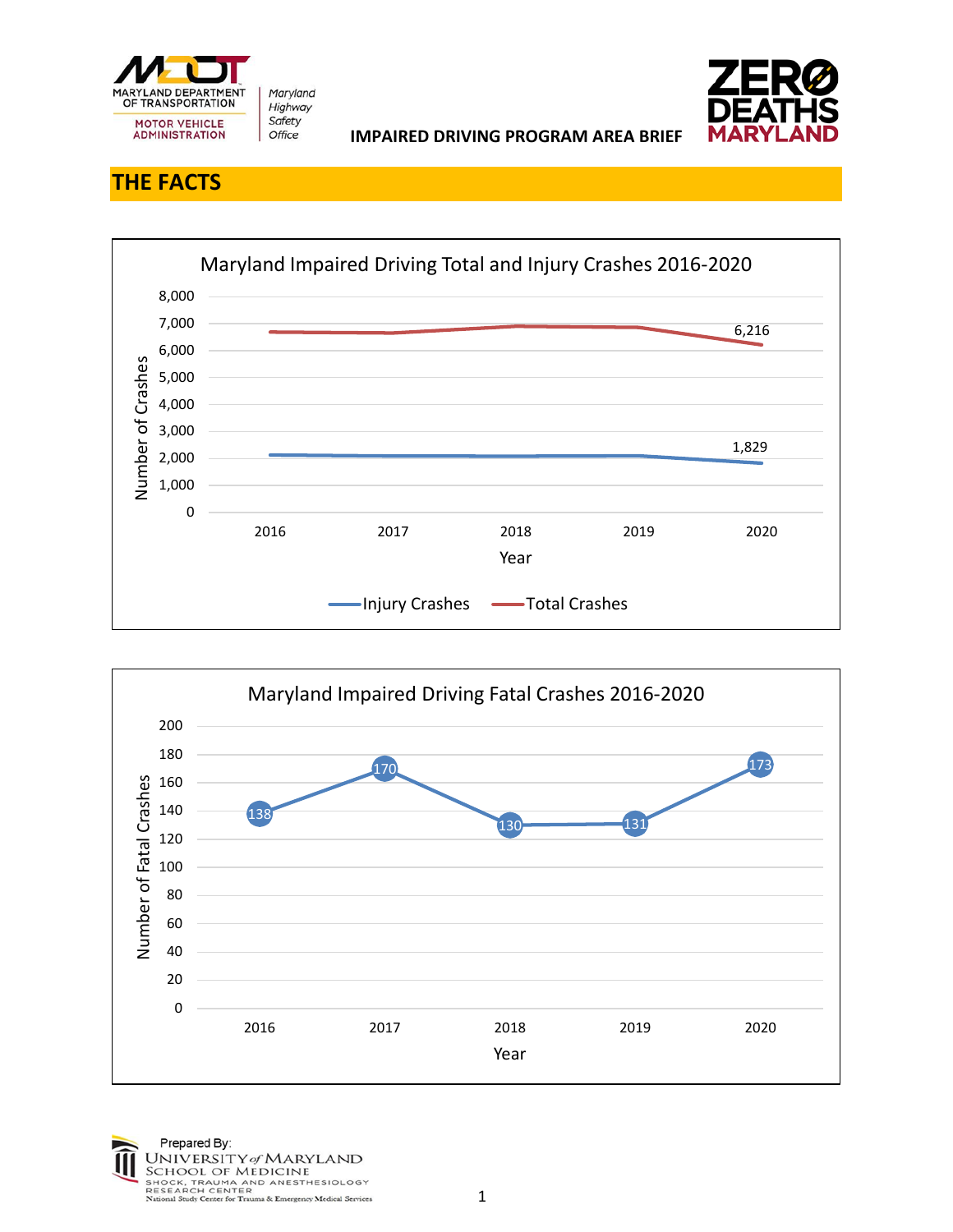

Maryland Highway Safety Office

## **IMPAIRED DRIVING PROGRAM AREA BRIEF**



- **Motor vehicle crashes are a huge threat to public health**. Motor vehicle crashes continue to be a leading cause of death in the United States<sup>[1](#page-1-0)</sup>. In 2019, approximately 6.8 million crashes were reported; approximately [2](#page-1-1)9 percent resulted in an injury or fatality<sup>2</sup>.
- **Crashes involving impaired drivers have decreased.** During the past five years, the number of impaired driving crashes in Maryland<sup>[3](#page-1-2)</sup> peaked in 2018 before falling by 10 percent to a five-year low in 2020. Injury crashes fell by 13 percent in 2020.
- **Fatal crashes related to impaired driving are decreasing**. Between 2016 and 2020, over 16,000 persons were either killed or injured in a crash where drugs and/or alcohol were involved. In 2020, the number of fatal crashes related to impaired driving had increased by 32 percent since 2019. Statewide, however, overall fatal crashes have increased by 10 percent since 2019.
- Metropolitan areas have the highest concentration of impaired driving crashes<sup>[4](#page-1-3)</sup>. Approximately 80 percent all impaired driving crashes occurred within the Baltimore and Washington metropolitan areas, with more than 16 percent occurring in Prince George's County.

<span id="page-1-3"></span><sup>4</sup> Baltimore Metropolitan area is comprised of Anne Arundel, Baltimore, Carroll, Harford, Howard and Queen Anne's Counties, and Baltimore City as designated by the Baltimore Metropolitan Council. The Washington Metropolitan Area is defined as Charles, Frederick, Montgomery, and Prince George's Counties as designated by the Metropolitan Washington Council of Governments.



<span id="page-1-0"></span> $1$  CDC National Vital Statistics Reports – 10 Leading Causes of Death, United States, 2018

<span id="page-1-1"></span><sup>&</sup>lt;sup>2</sup> Motor Vehicle Crash Data Querying and Reporting All Motor Vehicle Crashes Years: 2015-2019. Report Generated: Thursday, January 20,2022 (10:39:20 AM).

<span id="page-1-2"></span><sup>&</sup>lt;sup>3</sup> In 2020, the world experienced the COVID-19 pandemic which contributed to significant changes in roadway travel and driver behavior. Reduced vehicle miles traveled, and open roadways resulted in an increase in speed and other risky driving behaviors. Consequently, 573 people died in traffic-related crashes on Maryland's roads, representing an increase of more than seven percent from the previous year's total of 535, with pedestrian and bicycle fatalities comprising over one-quarter of the State's roadway deaths. While overall fatalities increased in 2020, the reduced travel contributed to marked decreases for injury and overall crashes at the statewide and jurisdictional level. Therefore, this anomalous year must be considered when drawing conclusions based on the use of 2020 crash data to evaluate highway safety programs and trends.